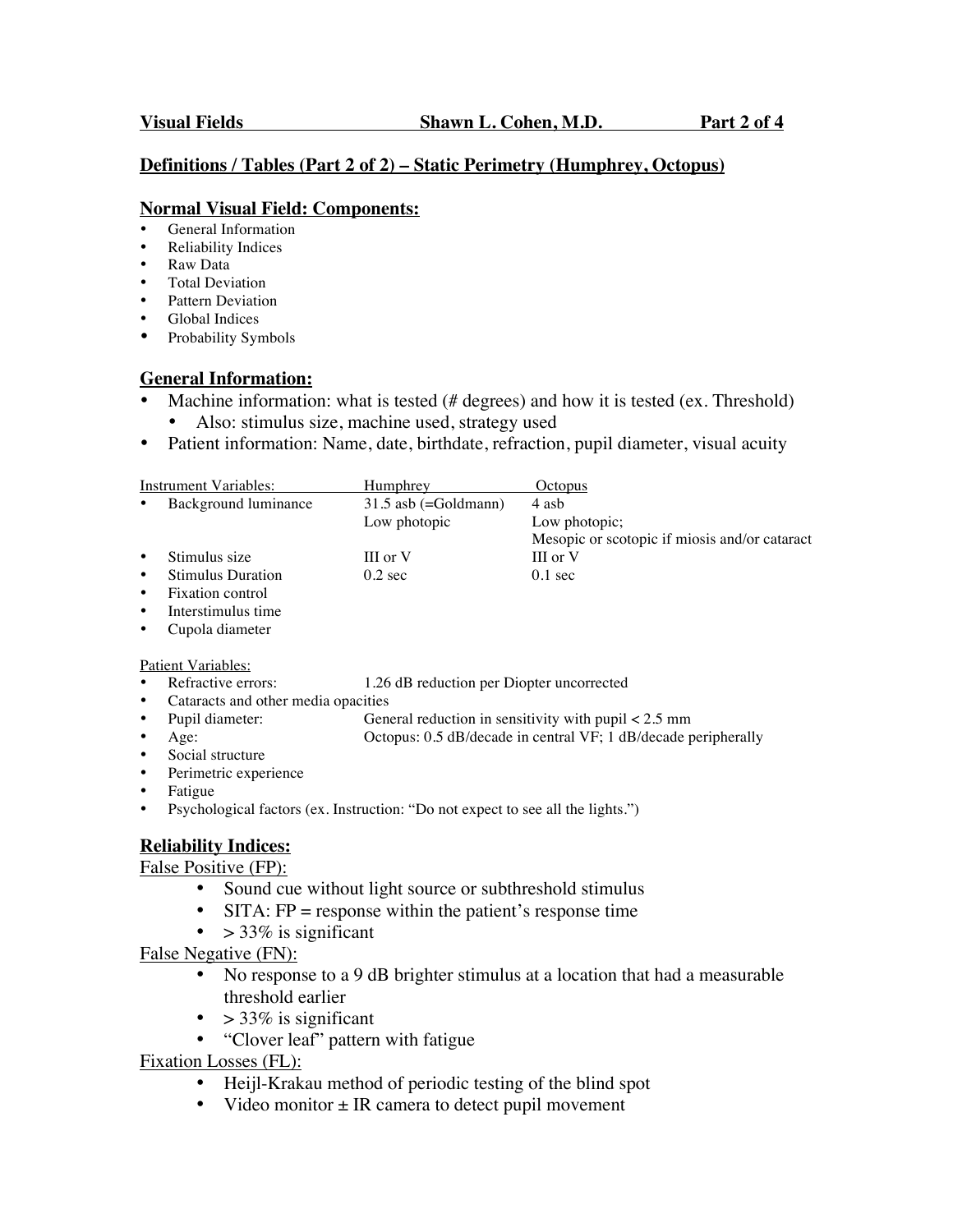- Pseudofixation losses from high refractive errors due to lens-induced shift in blind spot location
- $> 20\%$  is significant

Short-Term Fluctuation (SF):

- Repeated threshold  $@$  a single point can vary within the same VF
- (Long-term fluctuation (LTF) occurs between sessions)
- 10 points retested on Humphrey; all 59 points retested on Octopus
- Any point 5 dB above or below expected is also retested (Humphrey)
- $\bullet$  > 3-4 dB can indicate early glaucomatous loss, even in the presence of an otherwise normal VF

Fovea

# Test Time

 After testing a badly damaged VF, it is helpful to look at the least damaged area (ex. raw data values) to determine how reliable the patient was

# **Raw Data:** Testing Algorithms: Screening or Threshold

Screening:

- 120 point screener (H) or Program 7 (O)
- Compared with age-matched control data
- Humphrey can also screen with respect to threshold tested at 1 location/quadrant
- 2 Strategies:
	- Single-level suprathreshold test
		- Stimulus 2-6 dB higher than threshold or expected hill of vision
		- Result: seen (normal) or nor seen (defect)
		- Name: Threshold-Related Strategy (Humphrey)
	- 2-Level suprathreshold test
		- 3 categories: Normal, relative defect, absolute defect
		- Done as per single-level but abnormal spots are tested with 0 dB attenuation so that a relative scotoma is seen but an absolute scotoma is not seen

# Threshold (Humphrey):

- 24-2: 54 points (including 2 points for blind spot)
	- 30° nasally still tested; 24° elsewhere
- 30-2: 76 points
	- ° 3° above & below the horizontal & left & right of vertical, then every 6°
	- ° 30-1: On the horizontal and vertical meridians
	- ° 30-1 & 30-2 combined: 3° spot interval
	- ° 1-2% of glaucomas have initial defects outside the central 30°
- $\bullet$ 10-2: Central 10 $\degree$ ; 68 points
- Fovea: 16 points, central 4°
- Stage I: Threshold
- Stage II: Abnormal points in stage I tested using past threshold of stage I
- Stage III: 24 points tested for reliability indices
- Fastpac faster than Full Threshold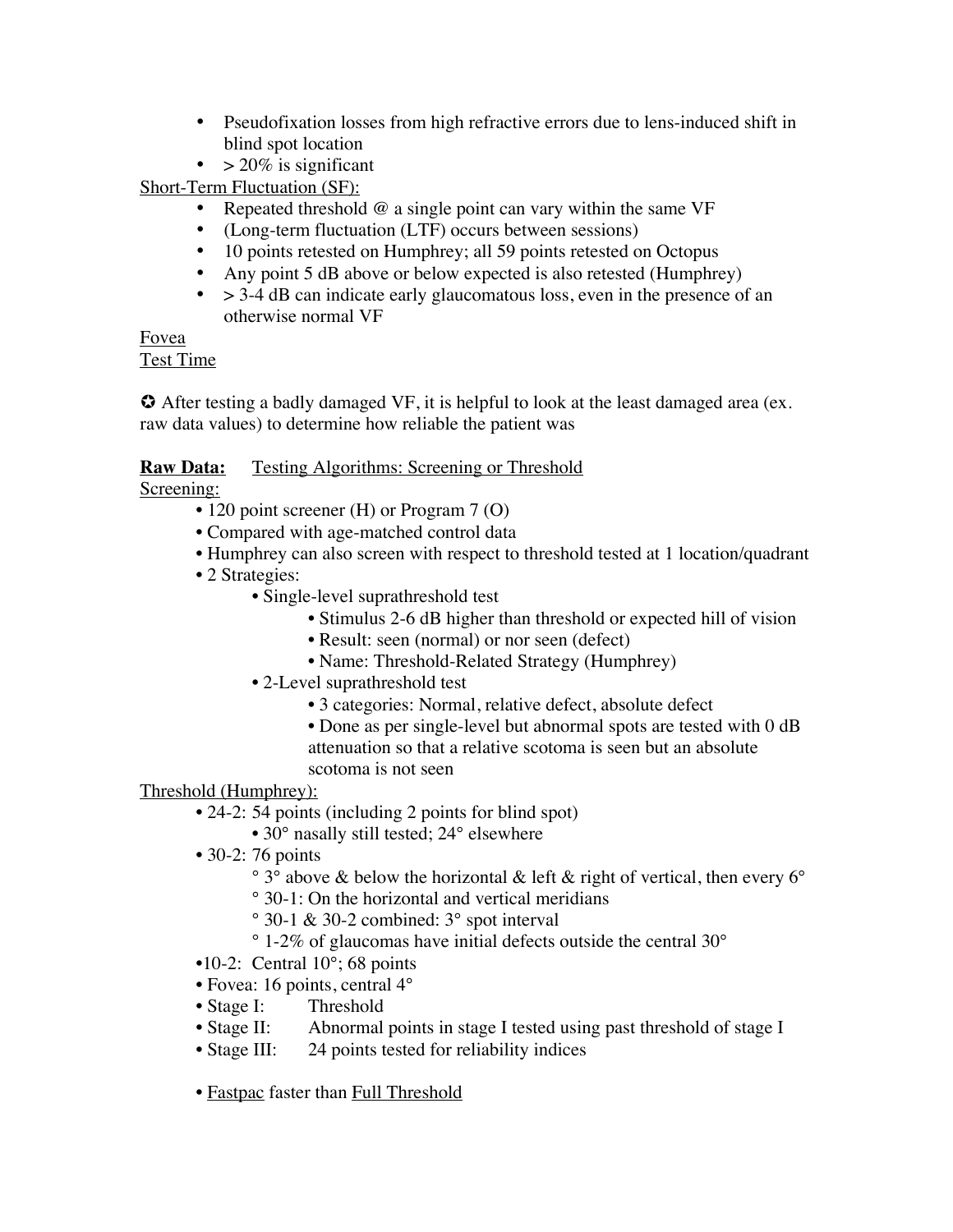## • Full Threshold:

- **Fast Bracketing:** 4-2 algorithm; start at a point with respect to known sensitivity for that age
- **Normal Bracketing:** 4-2 algorithm but each point retested
- Fastpac:
	- Threshold tested at each point but not 4-2; 3 dB steps used and threshold crossed only once
- Swedish Interactive Threshold Algorithm (SITA):
	- Fast (faster than Fastpac)
	- Standard (faster than Full Threshold)
	- Prior knowledge of normal threshold levels, interpoint correlation, frequency of seeing curve where the dB interval between steps across threshold is based on how sensitive the patient is to the steps
	- Baysian probability calculates the probability of a point being normal or abnormal and tests threshold accordingly
	- The patient paces the test, rather than the test pace being fixed
	- Far fewer catch trials!!! (FP by response time analysis and FL by eye) tracking)

#### Threshold (Octopus):

- G-1: Program 32; 2.8° between points, expands peripherally
- M-1: Central 10°
	- 37 points, 1.4° grid in center

#### **Total Deviation: (Humphrey)**

• Plot of deviation at each point relative to age-matched controls

## **Pattern Deviation: (Humphrey)**

- Plot of total deviation accounting for MD for each point
- Reset to  $7<sup>th</sup>$  highest threshold of non-edge points to recalculate and find focal losses

# **Global Indices:**

# **Humphrey Octopus**

| Mean Deviation (MD):                                                       | Mean Defect (MD):                                         |  |  |
|----------------------------------------------------------------------------|-----------------------------------------------------------|--|--|
| • Based on age-matched controls                                            | • Mean of threshold values @ point                        |  |  |
| $\bullet$ = weighted-average                                               | $\bullet$ = average                                       |  |  |
|                                                                            | • Normal range $-2$ to $+2$                               |  |  |
| - Sensitive to diffuse changes but relatively insensitive to focal changes |                                                           |  |  |
| Pattern Standard Deviation (PSD):                                          | Loss Variance $(LV)$ :                                    |  |  |
|                                                                            | • Normal range 0 to 6 (always +)                          |  |  |
|                                                                            | - Depicts abnormality of smooth contour of hill of vision |  |  |
| - Analogous to standard deviation                                          |                                                           |  |  |
| <b>Short term Fluctuation (SF):</b>                                        | <b>Short term Fluctuation (SF):</b>                       |  |  |
|                                                                            | • Normal range $<$ 2                                      |  |  |
| Corrected PSD (CPSD):                                                      | Corrected LV (CLV):                                       |  |  |
|                                                                            |                                                           |  |  |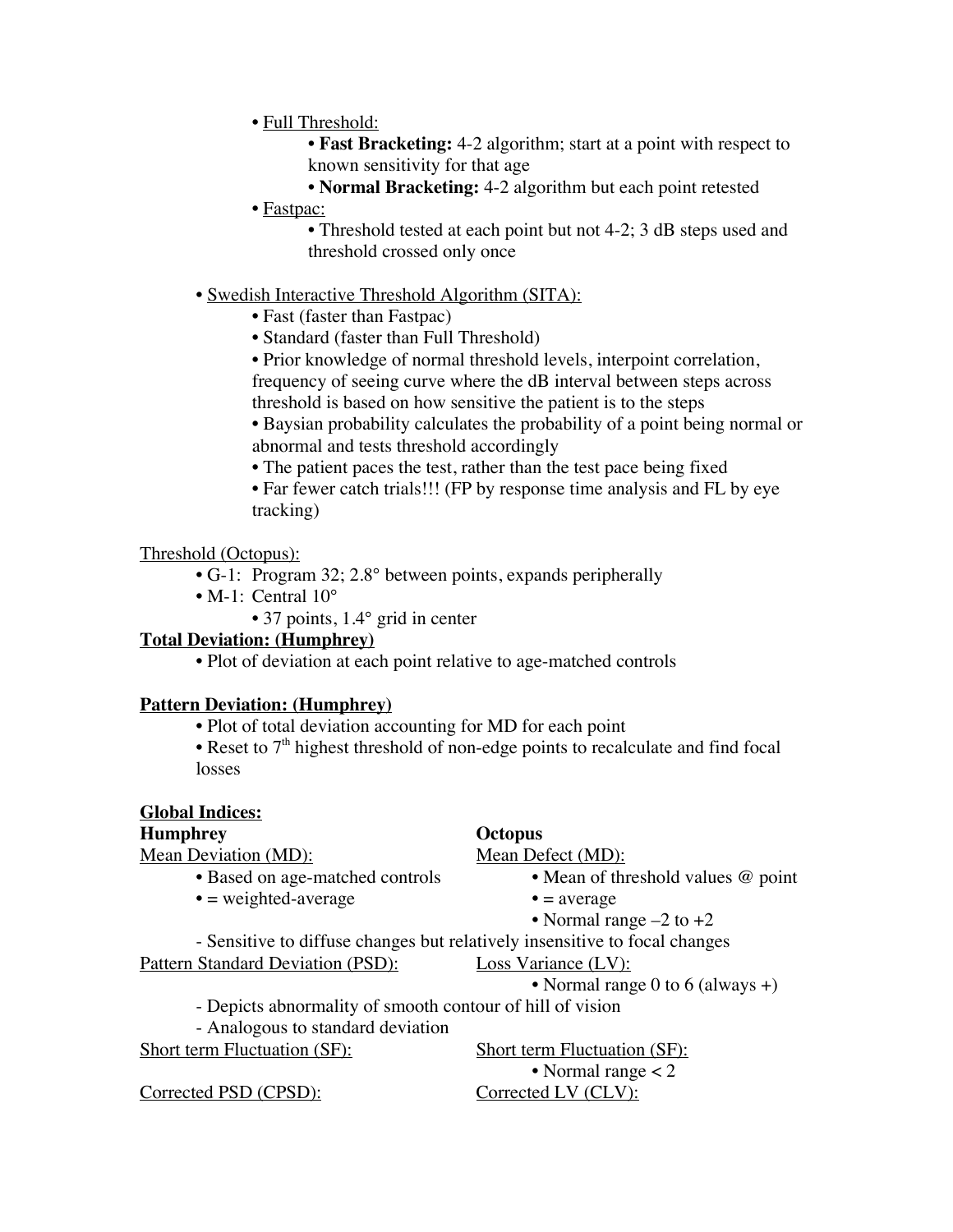•  $CPSD = (PSD<sup>2</sup> - STF<sup>2</sup>)$ • Normal range 0 to 4

- Represents the irregularity of the contour not accounted for by SF Glaucoma Hemifield Test (GHT):

- Looks at clusters of points above & below the horizontal for any sig. difference. - Describes the field as "Within normal limits", "Borderline" or "Outside normal limits"

## **Bebie Curve (Octopus):**

• For each raw data point, the expected age-corrected normal threshold is subtracted and this difference is plotted from the least to the greatest difference / defect

• 5%, 95% area shaded with 2 extra lines indicated: 50%, 99%

• X-axis: Represents the rank of a particular test location

• Y-axis: Amount by which each point deviates from the normal

• Identifies focal and generalized losses by the slope of the different area of the curve